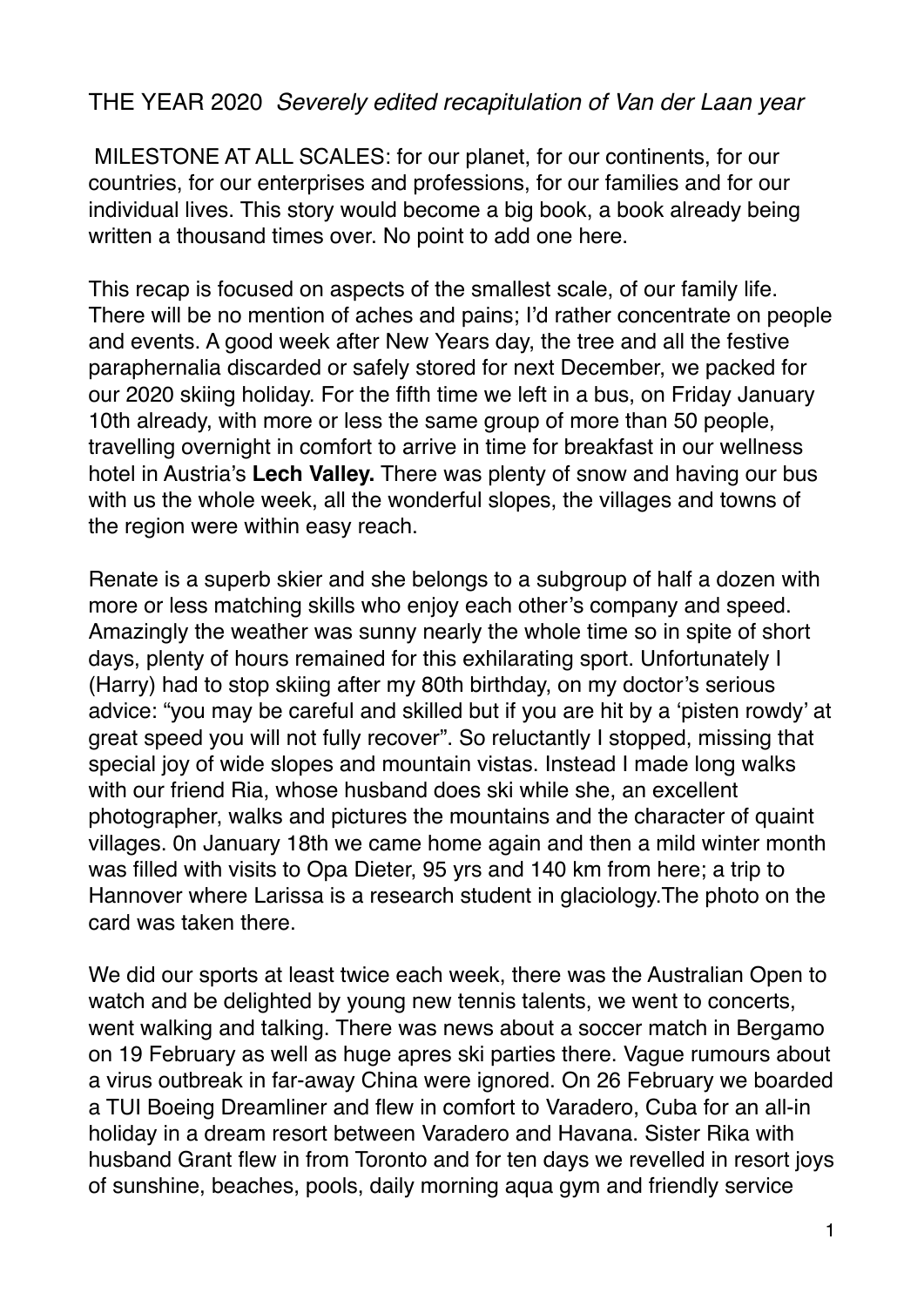over good meals plus classy entertainment. Some excursions nearby, a long and interesting day in Havana with a visit to Cuban art treasures in national musea. It was a privilege to be together as two couples with so many common family memories and shared cultural interests; nine days flew by, days without television or newspapers, just for once we ignored the info floods that normally rush through our lives day by day. Not once did we hear the words COVID or virus. Torontonians flew home and two days later we did too, this time via Mexico. We were home on Monday 9 March and watching the 8 pm news that day we realized we had blissfully missed the warnings of a viral pandemic engulfing the human world, with thousands of superspreaders from Bergamo events efficiently contaminating much of Europe. Life was about to be turned upside down, plans for concerts, museum visits, meals with family and friends, excursions to neighbouring countries cancelled, cancelled, cancelled.

Larissa and her friend Chris von Rüdiger were in their winter sports centre, Serfaus, Tirol, both instructors in the skischool. A few days after our homecoming Serfaus was abruptly closed, L and C had to leave but their respective abodes were sublet for the winter holiday period. They called, where do we go? A ski friend gave the two a ride to the city of Siegen and we decided to meet our couple there and take them to our home, vaguely realizing the risk we were taking, but ya, they cannot sleep under a bridge. The drive to Siegen was exactly 300 km, L&C arrived within minutes of us and Chris drove our Prius all the way back -good for me- to our house. Good driver! Little were we aware that this togetherness of the four of us would last sixty days…!

L&C moved into the downstairs guest room with its own full bathroom, so each couple had the requisite privacy. We quickly settled into the new normal routine of meals, exercise sessions, walks and talks, happy hours, games, dinners cooked in turn, TV programmes and Netflix series. For entertainment there were two possibilities, with the four of us on the big corner couch in the living room or the young couple by itself in the smaller room where the second smart TV is. This reminds me to mention the often taken for granted functioning infrastructure we enjoy, to sum up: sewage, pure drinking water, totally reliable electricity, natural gas for heating and hot water, fixed and mobile telephone, internet and WiFi/Wlan. Also we had the amazing luxury of four fully stocked supermarkets and a pharmacy within a ten minute bike ride, a farm store for fresh eggs, fruit and vegetables 500 m along the road. The open air market in the heart of WbD on Wednesday morning continues throughout the lockdown periods. Count your blessings…!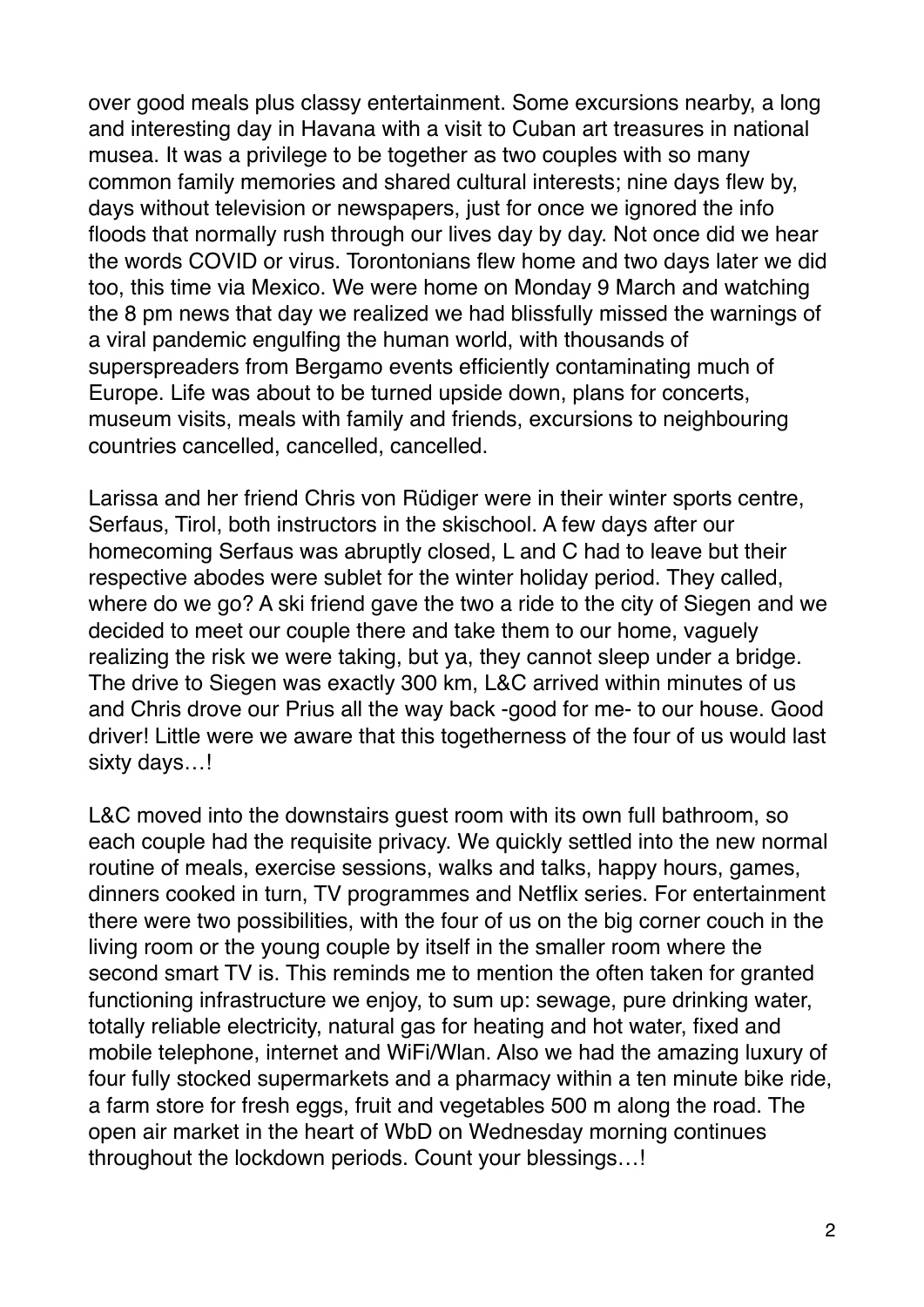Rare is the opportunity to get to know a prospective son-in-law by having him in your household for sixty days…! Honestly we not even once had a shouting match, a war of words or other very stressful circumstances. Chris is an interesting young man, full of humour, multilingual like the rest of us, with a lot of cultural affinity and an appreciation of family life much like ours. By university training he is a financial engineer, working for a major French multinational consultant. After the two of them left, C a week before L left for Hanover (12 July) the house felt too quiet but also more restful….

It was a bonus from the virus to have such a unique family period, where we of course missed Kolya, who was working from his room in a three men apartment in the heart of Berlin. We had daily FaceTime iPhone contact but he felt he was missing a lot and we shared that feeling. C'est la vie…

Both C and L worked from our home a lot of the time; Renate had a steady stream of translation assignments which she managed to complete in the agreed timeframes at her home office, the kitchen tabl, e with meals in slow cooker/oven and on the stove within reach! R did her extraordinarily accomplished multitasking with gusto, often on her bike to the outdoors tennis court, sport centres long as not closed, market, supermarket before we were ready for breakfast…

The spring and summer of 2020 in Holland were more sunny than average. Our house has a spacious garden with a lawn and abundant flower borders as well as quite a number of sculptures. It borders on a waterway, as often in Dutch towns meant to control the waterlevels under both wet and drought circumstances. Our canal is 7 m wide, the water steadily flows, there are water plants and fish as well as insects. We have a hardwood dock 30 m long, 1,5 m wide that separates the garden from the water. This dock has one deeper space where one can sit and read, enjoy a conversation with a visitor or people who are walking across the water towards or from town, all this in the shade of our huge walnut tree. When it rains or it is too cold to be on the terrace or by the water, our haven is the wintergarten / conservatory, the roomy space entirely of steel and glass (in Dutch called *serre* ) which has floor heating so we can use it ~300 days per year -only when it is very cold and windy can we not reach 20C; a half hour of sunshine is enough to raise the temperature to 24C, after which eight sliding doors can be opened as well as half the glass roof to have ambient temperature again. The south wing has a large glass dining table, the East wing a large hardwood high table which we term the party space and where one can also do standup work on a laptop. Connecting them is a wonderful lounge corner, perfect for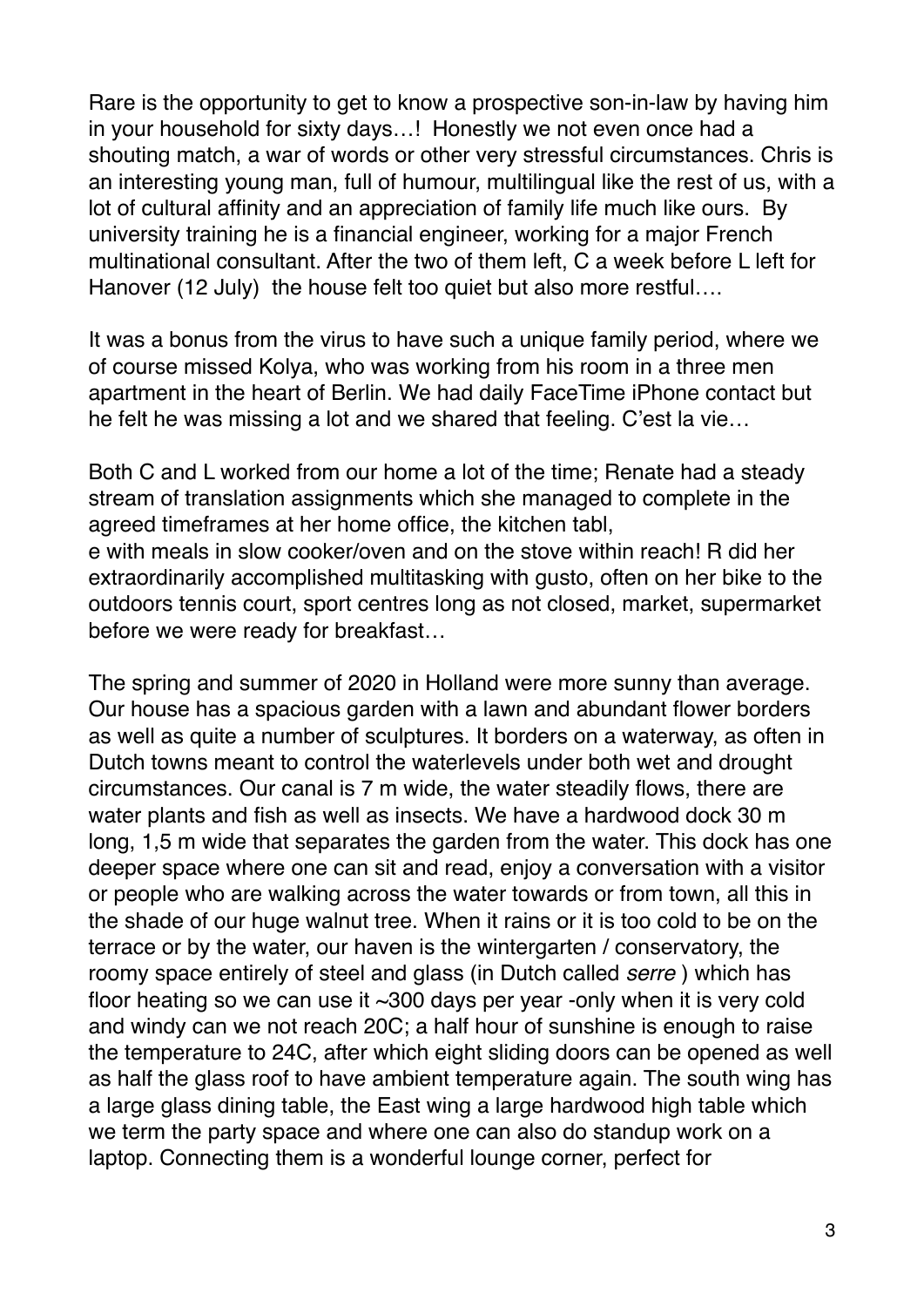conversation, reading or caressing Giulia and Luca, our two British-shorthair cats, who love to sleep on these chairs.

The circumstances just sketched made it possible to come through the Covid-19 period, now 9 months long, with good productivity, good moods and a lot of happy interactions. All the things we normally do, like most people, visit interesting cities and towns, eat out, go to concerts, festivals and expositions and the like, failed us. But thanks to many sunny days, we were able to invite many friends, mostly couples, for coffee/lunch/tea/drinks/dinner with little or no virus risks. The large terrace with sunscreen plus parasol for shade and suitable tables and chairs, also provided for excellent social conditions. With this house and garden we are privileged and so are our guests.

By the end of July it seemed the virus plague was abating enough to risk a trip more than our typical  $\sim$ 100 km range. We have retired friends on the Loire, between Parnay and Chinon, who have insistedtly invited us and we decided to drive there, in our new Prius PluginHybrid. On Sunday 26 July we drove through Belgium to Lille, the next day to the Loire and our friends. They had also been alone for ages and our greetings were met with less than formal Covid precaution! By the way, Lille is a beautiful place, well worth an extended visit, the beginning of the Chunnel to England.

Spending two days with Martine (a retired French chansonniere) and Jos (Dutch emeritus veterinary professor) was a delight. With them we had agreed that from their place the four of us would drive to Bordeaux, ~300 km to the SW, for a touristic visit of two special places. That became the highlight, at least to me, of this year!

On German TV I had a glimpse of a new level of digital cinema in Bordeaux and these few seconds convinced me that we must go there. Now we were in a central hotel, very warm weather, quite memorable dining on the street around the corner. Jos had made our reservations for the show and we took a taxi to get there. Destination Bassins de Lumieres or the WWII monstrous concrete structure, an indestructible submarine base the German occupier constructed on the Garonne river mouth about 6 km from the Atlantic, west of the city. The building is so impressive to be oppressive, made between September 1941 and summer 1943. It is a huge submarine hiding place consisting of eight bays more than 100m long, designed to hold up to 14 submarines. The dangerous labour was mostly done by POWs driven relentlessly by their tyrannical masters. The place was hell on earth, both for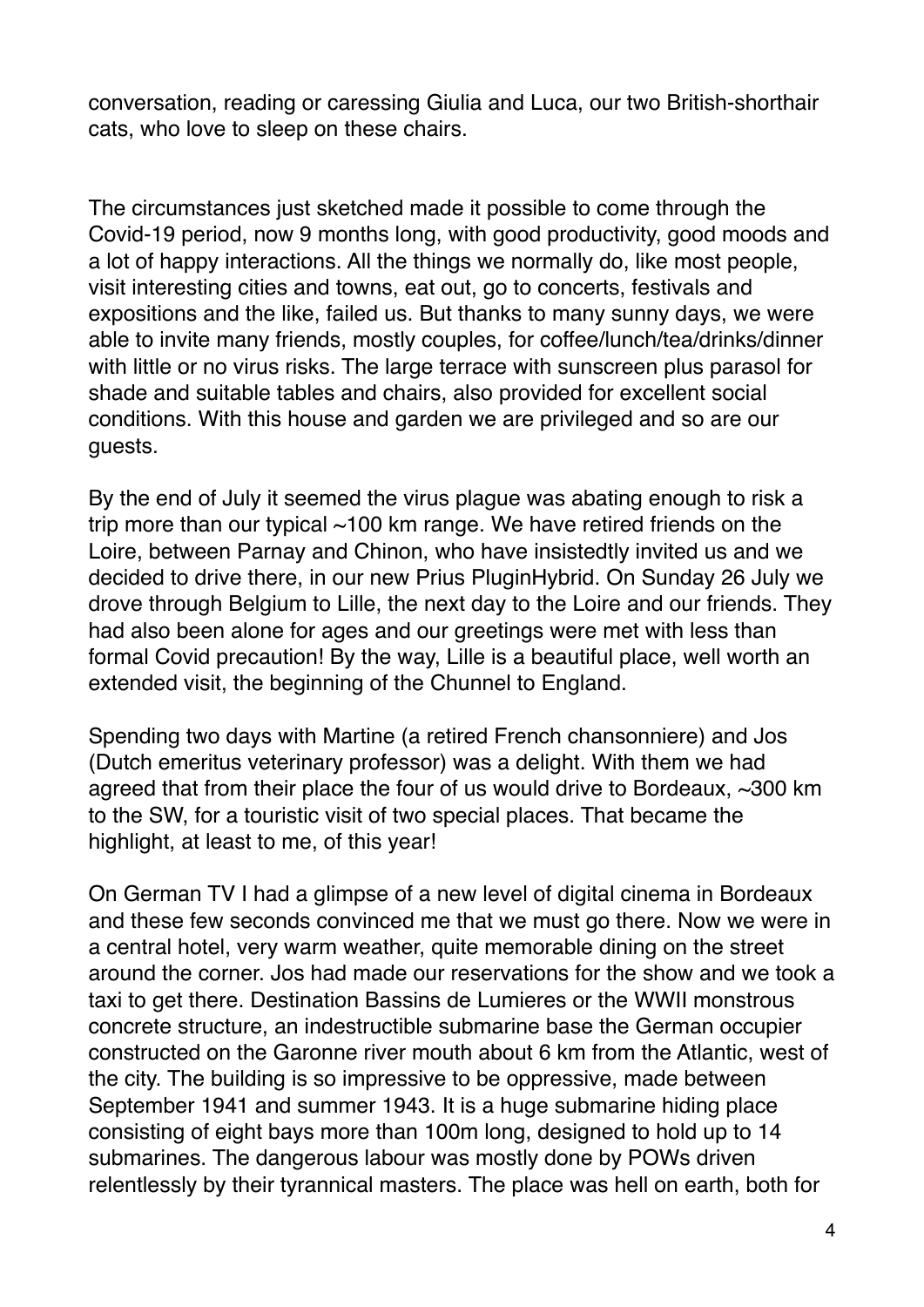the men who worked to the death as for more than sixty thousand victims on all the ships sunk on the Atlantic by submarines from this base. My hairs stood on end when we entered this ugly, cavernous building through enormous, soundproof, dark airlocks.

As you came through, the transition was overwhelming, a transition from hell into heaven. Grand space, colourful light on walls, ceilings and water-filled pools, wonderful music. You saw movement everywhere, sharp, colourful projections of beautiful art, transformed from stills to flowing movement, all of Gustav Klimt's oeuvre revealed, bathed in the sound of classical music by the great European composers including the Germans Bach and Beethoven. The contrast between the demonic history of this space and the heavenly transformation to beauty and joy moved me to tears. One could freely wander all over this place, seeing many perspectives, surprises, as one looked through wide openings from one bay to the next. Hundreds of projectors, perfectly synchronized, countless loudspeakers harmonized, an art-recreation without precedent and made possible by state of the art digital techniques in the hands of creative Italians Gianfranco Lannuzzi, Renato Gatto and Massimiliano Siccardi. In addition to the long cycle on Klimt there followed a short cycle on Paul Klee's work, equally imaginative and dynamic. It was a unique experience which came back in my dreams time and again. I wanted to go back in the autumn but Covid rules made that impossible. I believe there are more than a dozen locations in France alone where this work is performed. I feel sure that in years to come other artists like Van Gogh, Picasso and Monet will be brought alive by these techniques. Sorry, this story is exceeding its intended length so I must cut short our journey's report.

Several old colleagues in their nineties, good friends of Harry, died of old age -not Covid- , painful losses in spite of gratitude for their lives. Otherwise life in the next several months passed in the quality routine mode we adopted during the first Covid wave in the spring. At home, in the garden, in our town and region; lots to read, discuss, to weed and mow, to long for more freedom.

Restrictions were keenly felt when thirty people, mostly family members, a very few friends of the bride and groom, came to nearby castle Sandenburg -to the family highlight of the year- to celebrate the marriage of Ruben, Harry's second son, with AnneMarie. The couple lived together for ~4 years, time for vows and rings! In beautiful surroundings, with a radiantly happy couple, we shared their joy in a simple but stylish ceremony. There will be a photographer's URL soon to show how beautiful love shines through all restrictions.